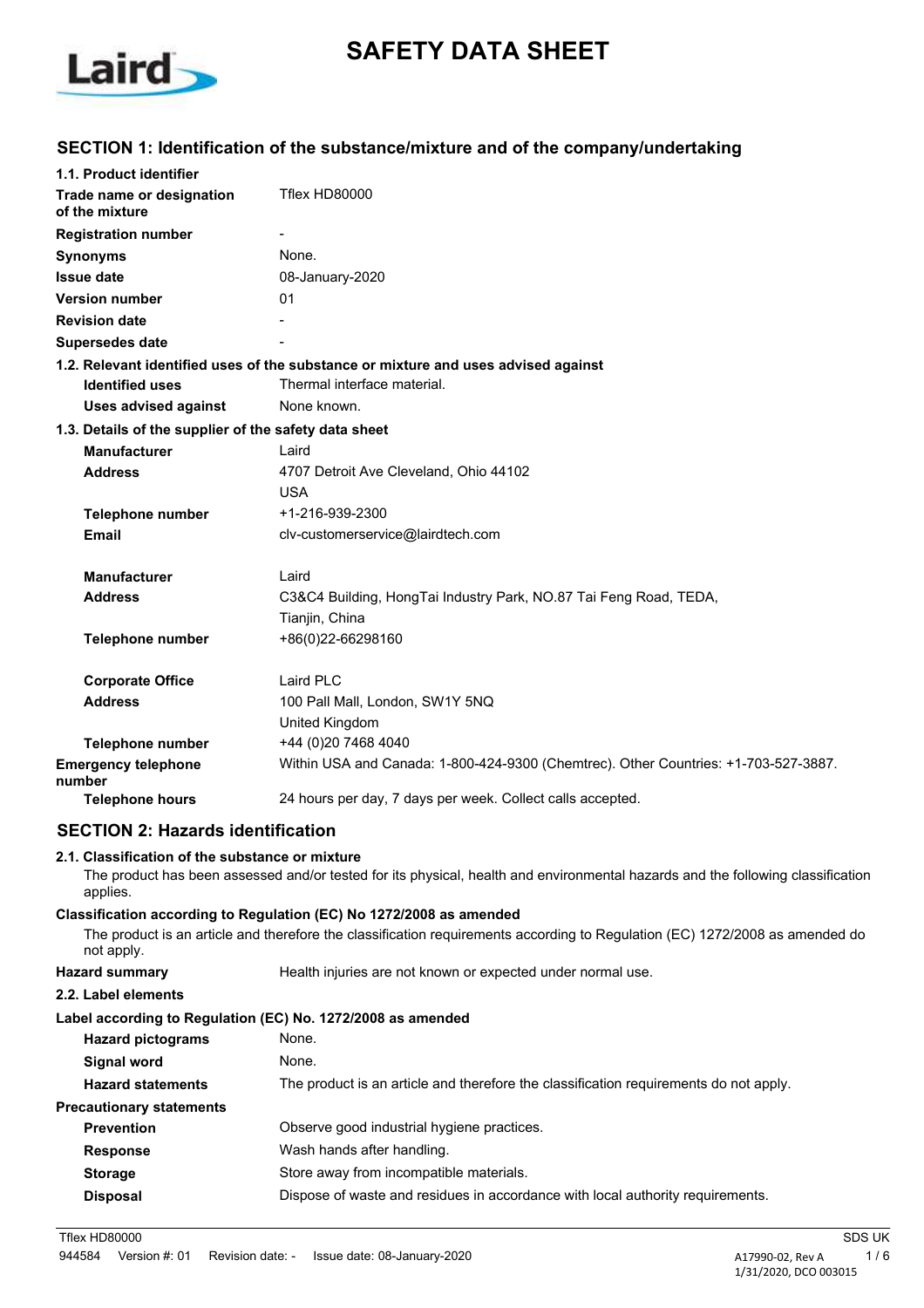| <b>Supplemental label information</b>                                                   | None.                                                                                                                                                                                                |
|-----------------------------------------------------------------------------------------|------------------------------------------------------------------------------------------------------------------------------------------------------------------------------------------------------|
| 2.3. Other hazards                                                                      | This product does not meet vPvB / PBT criteria of Regulation (EC) No 1907/2006, Annex XIII.                                                                                                          |
| <b>SECTION 3: Composition/information on ingredients</b>                                |                                                                                                                                                                                                      |
| 3.2. Mixtures                                                                           |                                                                                                                                                                                                      |
|                                                                                         | The components are not hazardous or are below required disclosure limits.                                                                                                                            |
| <b>Composition comments</b>                                                             | The ingredients in this product are fully encapsulated in silicone binder in its finished state,<br>therefore no exposure to these materials is expected during normal use/handling of this product. |
| <b>SECTION 4: First aid measures</b>                                                    |                                                                                                                                                                                                      |
| <b>General information</b>                                                              | Ensure that medical personnel are aware of the material(s) involved, and take precautions to<br>protect themselves.                                                                                  |
| 4.1. Description of first aid measures                                                  |                                                                                                                                                                                                      |
| <b>Inhalation</b>                                                                       | Not relevant, due to the form of the product.                                                                                                                                                        |
| <b>Skin contact</b>                                                                     | No adverse effects due to skin contact are expected.                                                                                                                                                 |
| Eye contact                                                                             | Rinse with water. Get medical attention if irritation develops and persists.                                                                                                                         |
| Ingestion                                                                               | Not likely, due to the form of the product.                                                                                                                                                          |
| 4.2. Most important symptoms<br>and effects, both acute and<br>delayed                  | Under normal conditions of intended use, this product is not expected to be a health risk.                                                                                                           |
| 4.3. Indication of any<br>immediate medical attention<br>and special treatment needed   | Treat symptomatically.                                                                                                                                                                               |
| <b>SECTION 5: Firefighting measures</b>                                                 |                                                                                                                                                                                                      |
| <b>General fire hazards</b>                                                             | Contains one or more components that will burn if involved in a fire.                                                                                                                                |
| 5.1. Extinguishing media                                                                |                                                                                                                                                                                                      |
| Suitable extinguishing<br>media                                                         | Water fog. Foam. Dry chemical powder. Carbon dioxide (CO2).                                                                                                                                          |
| Unsuitable extinguishing<br>media                                                       | Do not use water jet as an extinguisher, as this will spread the fire.                                                                                                                               |
| 5.2. Special hazards arising<br>from the substance or mixture                           | During fire, gases hazardous to health may be formed.                                                                                                                                                |
| 5.3. Advice for firefighters<br><b>Special protective</b><br>equipment for firefighters | Self-contained breathing apparatus and full protective clothing must be worn in case of fire.                                                                                                        |
| <b>Special fire fighting</b><br>procedures                                              | Use water spray to cool unopened containers.                                                                                                                                                         |
| <b>Specific methods</b>                                                                 | Use standard firefighting procedures and consider the hazards of other involved materials.                                                                                                           |
| <b>SECTION 6: Accidental release measures</b>                                           |                                                                                                                                                                                                      |
|                                                                                         | 6.1. Personal precautions, protective equipment and emergency procedures                                                                                                                             |
| For non-emergency<br>personnel                                                          | Keep unnecessary personnel away.                                                                                                                                                                     |
| For emergency responders                                                                | Wear appropriate protective equipment and clothing during clean-up.                                                                                                                                  |
| 6.2. Environmental precautions                                                          | Avoid discharge into drains, water courses or onto the ground.                                                                                                                                       |
| 6.3. Methods and material for<br>containment and cleaning up                            | Stop the flow of material, if this is without risk. Pick up and arrange disposal. Recover and recycle,<br>if practical. Following product recovery, flush area with water.                           |
| 6.4. Reference to other                                                                 | For personal protection, see section 8 of the SDS. For waste disposal, see section 13 of the SDS.                                                                                                    |

#### **sections**

## **SECTION 7: Handling and storage**

| 7.1. Precautions for safe<br>handling                                   | No special precautions are necessary beyond normal good hygiene practices. See Section 8 for<br>additional personal protection advice when handling this product. Observe good industrial hygiene<br>practices. |
|-------------------------------------------------------------------------|-----------------------------------------------------------------------------------------------------------------------------------------------------------------------------------------------------------------|
| 7.2. Conditions for safe<br>storage, including any<br>incompatibilities | Store in original packaging. Store away from incompatible materials (see section 10 of the SDS).                                                                                                                |
| 7.3. Specific end use(s)                                                | Thermal interface material.                                                                                                                                                                                     |

## **SECTION 8: Exposure controls/personal protection**

#### **8.1. Control parameters**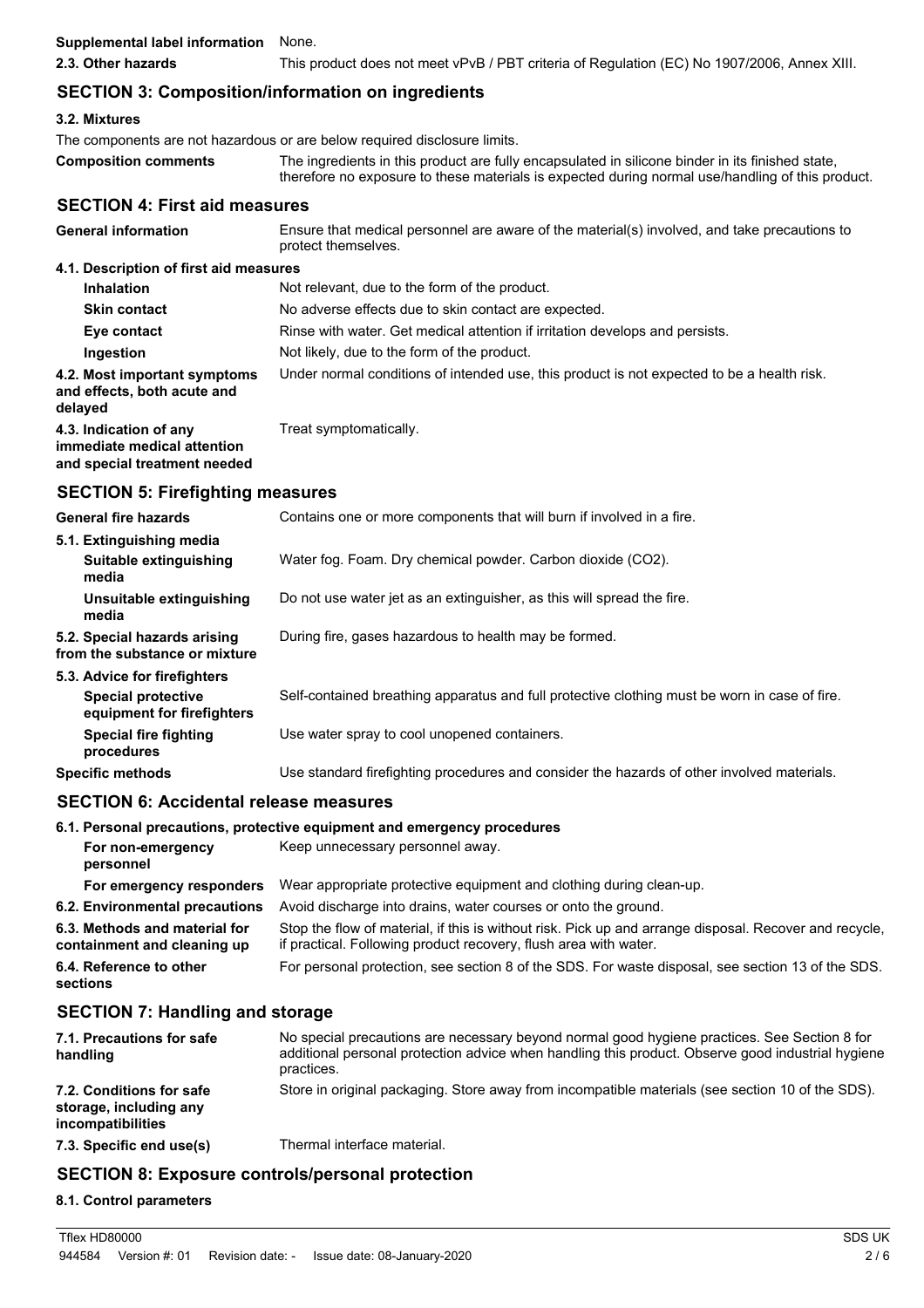| <b>Occupational exposure limits</b>                  | No exposure limits noted for ingredient(s).                                                                                                                                                                                                                                                                   |
|------------------------------------------------------|---------------------------------------------------------------------------------------------------------------------------------------------------------------------------------------------------------------------------------------------------------------------------------------------------------------|
| <b>Biological limit values</b>                       | No biological exposure limits noted for the ingredient(s).                                                                                                                                                                                                                                                    |
| <b>Recommended monitoring</b><br>procedures          | Follow standard monitoring procedures.                                                                                                                                                                                                                                                                        |
| Derived no effect levels<br>(DNELs)                  | Not available.                                                                                                                                                                                                                                                                                                |
| <b>Predicted no effect</b><br>concentrations (PNECs) | Not available.                                                                                                                                                                                                                                                                                                |
| 8.2. Exposure controls                               |                                                                                                                                                                                                                                                                                                               |
| Appropriate engineering<br>controls                  | General ventilation normally adequate.                                                                                                                                                                                                                                                                        |
|                                                      | Individual protection measures, such as personal protective equipment                                                                                                                                                                                                                                         |
| <b>General information</b>                           | Personal protection equipment should be chosen according to the CEN standards and in<br>discussion with the supplier of the personal protective equipment.                                                                                                                                                    |
| <b>Eye/face protection</b>                           | Not normally needed. If contact is likely, safety glasses with side shields are recommended.                                                                                                                                                                                                                  |
| <b>Skin protection</b>                               |                                                                                                                                                                                                                                                                                                               |
| - Hand protection                                    | Not normally needed. For prolonged or repeated skin contact, use suitable protective gloves.<br>Nitrile gloves are recommended.                                                                                                                                                                               |
| - Other                                              | No skin protection is ordinarily required under normal conditions of use. In accordance with good<br>industrial hygiene practices, precautions should be taken to avoid skin contact.                                                                                                                         |
| <b>Respiratory protection</b>                        | Respiratory protection not required.                                                                                                                                                                                                                                                                          |
| <b>Thermal hazards</b>                               | Wear appropriate thermal protective clothing, when necessary.                                                                                                                                                                                                                                                 |
| <b>Hygiene measures</b>                              | Always observe good personal hygiene measures, such as washing after handling the material<br>and before eating, drinking, and/or smoking. Routinely wash work clothing and protective<br>equipment to remove contaminants.                                                                                   |
| <b>Environmental exposure</b><br>controls            | Emissions from ventilation or work process equipment should be checked to ensure they comply<br>with the requirements of environmental protection legislation. Fume scrubbers, filters or<br>engineering modifications to the process equipment may be necessary to reduce emissions to<br>acceptable levels. |

## **SECTION 9: Physical and chemical properties**

### **9.1. Information on basic physical and chemical properties**

| Appearance                                        |                                                                       |
|---------------------------------------------------|-----------------------------------------------------------------------|
| <b>Physical state</b>                             | Solid.                                                                |
| <b>Form</b>                                       | Pad.                                                                  |
| Colour                                            | Teal.                                                                 |
| Odour                                             | Odorless                                                              |
| <b>Odour threshold</b>                            | Not available.                                                        |
| рH                                                | Not applicable.                                                       |
| Melting point/freezing point                      | Not available.                                                        |
| Initial boiling point and boiling<br>range        | Not applicable.                                                       |
| <b>Flash point</b>                                | Not available.                                                        |
| <b>Evaporation rate</b>                           | Not applicable.                                                       |
| Flammability (solid, gas)                         | Contains one or more components that will burn if involved in a fire. |
| Upper/lower flammability or explosive limits      |                                                                       |
| <b>Flammability limit - lower</b><br>(%)          | Not available.                                                        |
| <b>Flammability limit - upper</b><br>(%)          | Not available.                                                        |
| Vapour pressure                                   | Not applicable.                                                       |
| <b>Vapour density</b>                             | Not applicable.                                                       |
| <b>Relative density</b>                           | Not available.                                                        |
| Solubility(ies)                                   | $< 0.1$ % Insoluble in water.                                         |
| <b>Partition coefficient</b><br>(n-octanol/water) | Not available.                                                        |
| <b>Auto-ignition temperature</b>                  | Not available.                                                        |
| <b>Decomposition temperature</b>                  | Not available.                                                        |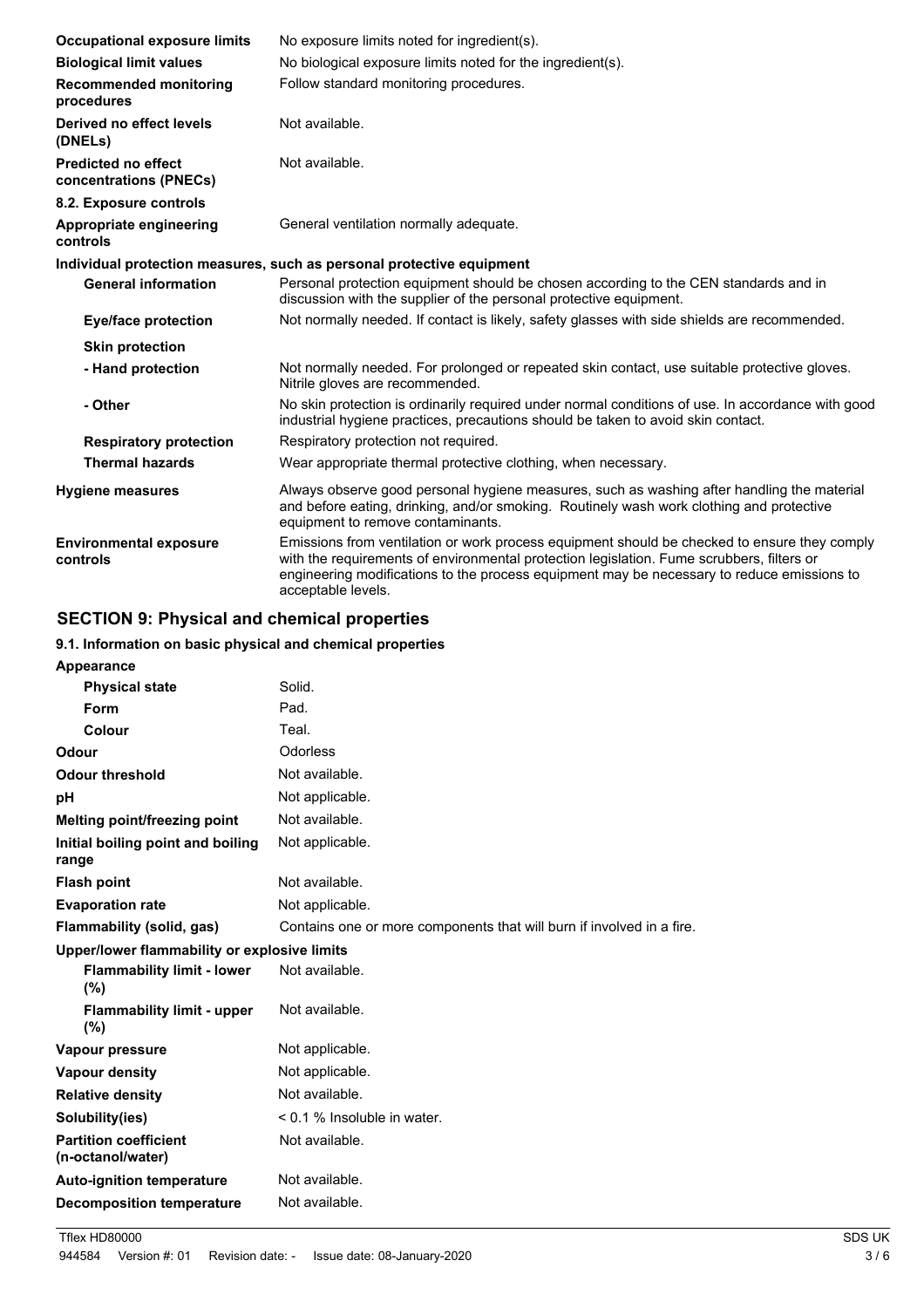| <b>Viscosity</b>            | Not applicable.                               |
|-----------------------------|-----------------------------------------------|
| <b>Explosive properties</b> | Not explosive.                                |
| <b>Oxidising properties</b> | Not oxidising.                                |
| 9.2. Other information      | No relevant additional information available. |

## **SECTION 10: Stability and reactivity**

| 10.1. Reactivity                            | The product is stable and non-reactive under normal conditions of use, storage and transport.                                |
|---------------------------------------------|------------------------------------------------------------------------------------------------------------------------------|
| 10.2. Chemical stability                    | Material is stable under normal conditions.                                                                                  |
| 10.3. Possibility of hazardous<br>reactions | No dangerous reaction known under conditions of normal use.                                                                  |
| 10.4. Conditions to avoid                   | Contact with incompatible materials.                                                                                         |
| 10.5. Incompatible materials                | Strong oxidising agents.                                                                                                     |
| 10.6. Hazardous<br>decomposition products   | Thermal decomposition or combustion may produce: Carbon oxides. Hydrocarbons. Fumes of<br>metal oxides. Silicon oxide fumes. |

## **SECTION 11: Toxicological information**

| <b>General information</b>               | Health injuries are not known or expected under normal use.                                                     |
|------------------------------------------|-----------------------------------------------------------------------------------------------------------------|
| Information on likely routes of exposure |                                                                                                                 |
| <b>Inhalation</b>                        | Due to the physical form of the product, the ingredients are not expected to present a hazard by<br>inhalation. |
| <b>Skin contact</b>                      | No adverse effects due to skin contact are expected.                                                            |
| Eye contact                              | Direct contact with eyes may cause temporary irritation.                                                        |
| Ingestion                                | Not likely, due to the form of the product.                                                                     |
| <b>Symptoms</b>                          | Under normal conditions of intended use, this product is not expected to be a health risk.                      |

#### **11.1. Information on toxicological effects**

| <b>Acute toxicity</b>                                 | Not expected to be acutely toxic.                                 |
|-------------------------------------------------------|-------------------------------------------------------------------|
| <b>Skin corrosion/irritation</b>                      | No adverse effects due to skin contact are expected.              |
| Serious eye damage/eye<br><i>irritation</i>           | Based on available data, the classification criteria are not met. |
| <b>Respiratory sensitisation</b>                      | Based on available data, the classification criteria are not met. |
| <b>Skin sensitisation</b>                             | Based on available data, the classification criteria are not met. |
| Germ cell mutagenicity                                | Based on available data, the classification criteria are not met. |
| Carcinogenicity                                       | Based on available data, the classification criteria are not met. |
| <b>Reproductive toxicity</b>                          | Based on available data, the classification criteria are not met. |
| Specific target organ toxicity -<br>single exposure   | Based on available data, the classification criteria are not met. |
| Specific target organ toxicity -<br>repeated exposure | Based on available data, the classification criteria are not met. |
| <b>Aspiration hazard</b>                              | Not relevant, due to the form of the product.                     |
| Mixture versus substance<br>information               | No information available.                                         |
| <b>Other information</b>                              | This product has no known adverse effect on human health.         |

## **SECTION 12: Ecological information**

| 12.1. Toxicity                                            | Not relevant, due to the form of the product in its manufactured and shipped state.                                                                                                        |
|-----------------------------------------------------------|--------------------------------------------------------------------------------------------------------------------------------------------------------------------------------------------|
| 12.2. Persistence and<br>degradability                    | The product contains inorganic compounds which are not biodegradable.                                                                                                                      |
| 12.3. Bioaccumulative potential                           | No data available on bioaccumulation.                                                                                                                                                      |
| <b>Partition coefficient</b><br>n-octanol/water (log Kow) | Not available.                                                                                                                                                                             |
| <b>Bioconcentration factor (BCF)</b>                      | Not available.                                                                                                                                                                             |
| 12.4. Mobility in soil                                    | The product is insoluble in water.                                                                                                                                                         |
| 12.5. Results of PBT and vPvB<br>assessment               | This product does not meet vPvB / PBT criteria of Regulation (EC) No 1907/2006, Annex XIII.                                                                                                |
| 12.6. Other adverse effects                               | No other adverse environmental effects (e.g. ozone depletion, photochemical ozone creation<br>potential, endocrine disruption, global warming potential) are expected from this component. |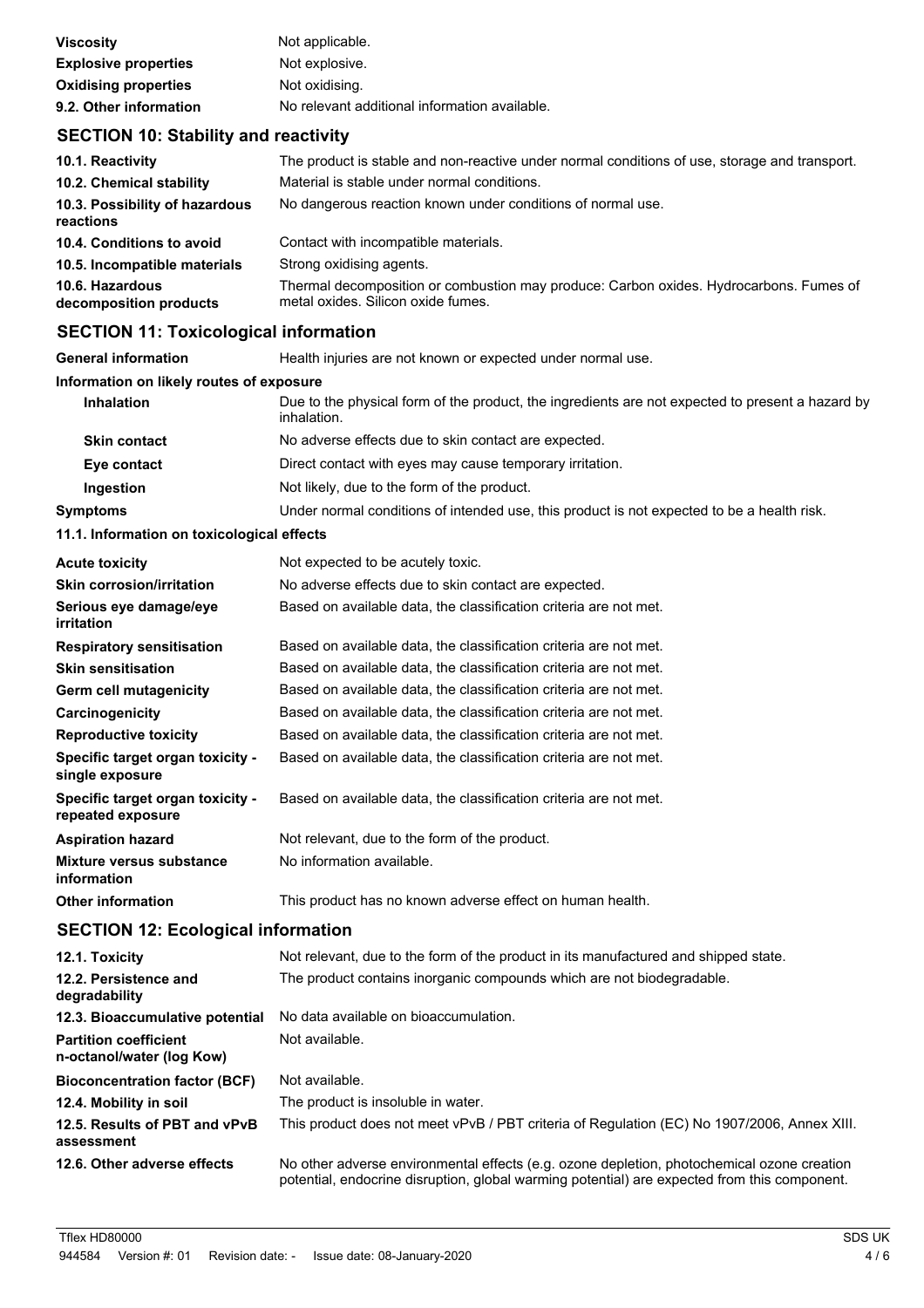## **SECTION 13: Disposal considerations**

#### **13.1. Waste treatment methods** Dispose of in accordance with local regulations. Empty containers or liners may retain some product residues. This material and its container must be disposed of in a safe manner (see: Disposal instructions). **Residual waste** Since emptied containers may retain product residue, follow label warnings even after container is emptied. Empty containers should be taken to an approved waste handling site for recycling or disposal. **Contaminated packaging EU waste code** The Waste code should be assigned in discussion between the user, the producer and the waste disposal company. **Disposal methods/information** Collect and reclaim or dispose in sealed containers at licensed waste disposal site. **Special precautions Dispose in accordance with all applicable regulations.**

## **SECTION 14: Transport information**

#### **ADR**

14.1. - 14.6.: Not regulated as dangerous goods.

#### **RID**

14.1. - 14.6.: Not regulated as dangerous goods.

#### **ADN**

14.1. - 14.6.: Not regulated as dangerous goods.

#### **IATA**

14.1. - 14.6.: Not regulated as dangerous goods.

#### **IMDG**

14.1. - 14.6.: Not regulated as dangerous goods.

**14.7. Transport in bulk** Not applicable. **according to Annex II of MARPOL 73/78 and the IBC Code**

#### **SECTION 15: Regulatory information**

**15.1. Safety, health and environmental regulations/legislation specific for the substance or mixture**

**EU regulations**

**Regulation (EC) No. 1005/2009 on substances that deplete the ozone layer, Annex I and II, as amended** Not listed.

**Regulation (EC) No. 850/2004 On persistent organic pollutants, Annex I as amended** Not listed.

**Regulation (EU) No. 649/2012 concerning the export and import of dangerous chemicals, Annex I, Part 1 as amended** Not listed.

**Regulation (EU) No. 649/2012 concerning the export and import of dangerous chemicals, Annex I, Part 2 as amended** Not listed.

**Regulation (EU) No. 649/2012 concerning the export and import of dangerous chemicals, Annex I, Part 3 as amended** Not listed.

**Regulation (EU) No. 649/2012 concerning the export and import of dangerous chemicals, Annex V as amended** Not listed.

**Regulation (EC) No. 166/2006 Annex II Pollutant Release and Transfer Registry, as amended** Not listed.

**Regulation (EC) No. 1907/2006, REACH Article 59(10) Candidate List as currently published by ECHA** Not listed.

#### **Authorisations**

**Regulation (EC) No. 1907/2006, REACH Annex XIV Substances subject to authorization, as amended** Not listed.

#### **Restrictions on use**

**Regulation (EC) No. 1907/2006, REACH Annex XVII Substances subject to restriction on marketing and use as amended** Not listed.

**Directive 2004/37/EC: on the protection of workers from the risks related to exposure to carcinogens and mutagens at work, as amended.**

Not listed.

#### **Other EU regulations**

**Directive 2012/18/EU on major accident hazards involving dangerous substances, as amended**

Not listed.